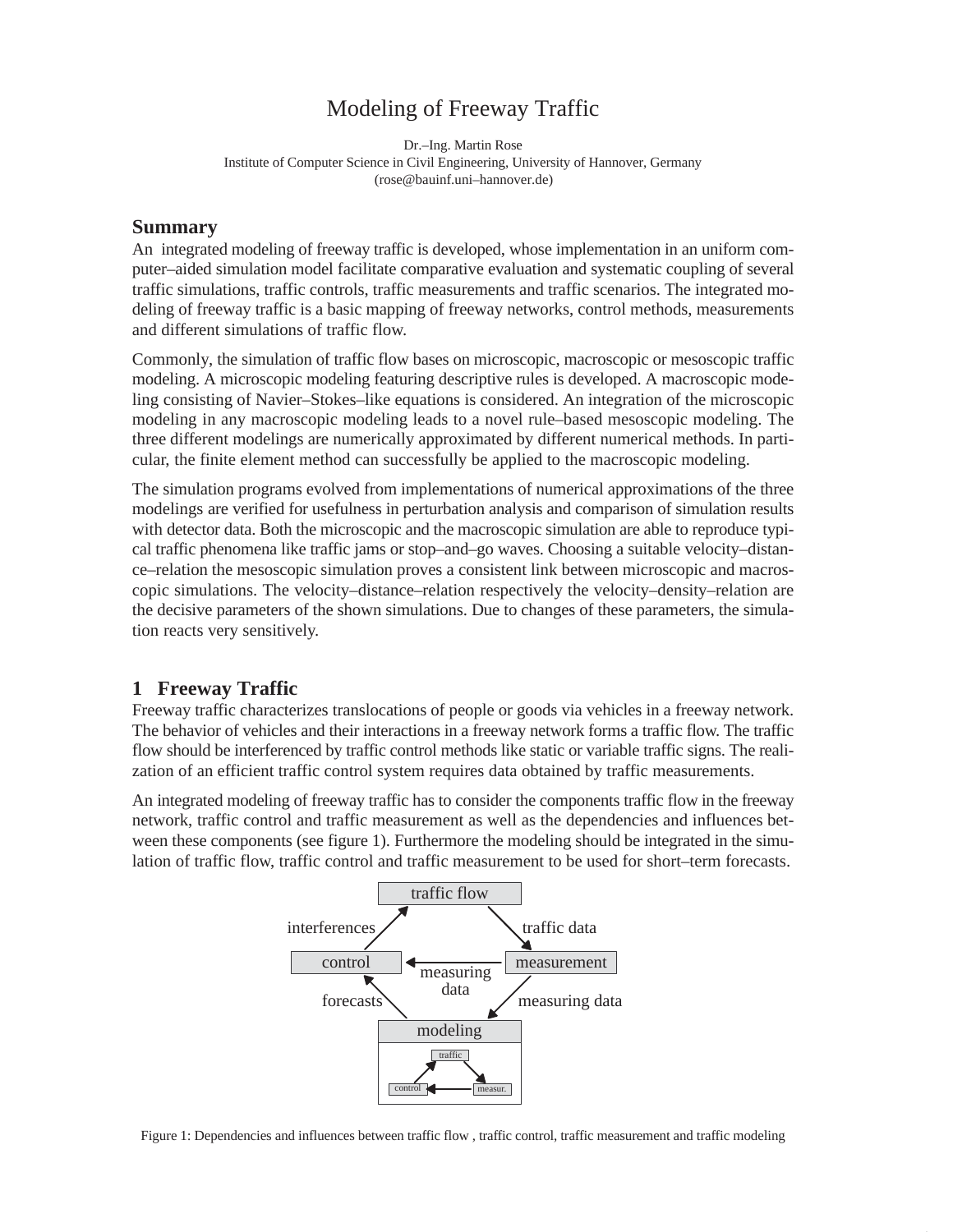# **1.1 Freeway Network**

A freeway network is the basis for freeway traffic. It is characterized by its network structure. In order to model this structure, it is advisable to decompose the network in small uncomplex sections. The sections and their correlations are mapped as nodes and edges in directed or bipartite graphs (Pahl and Damrath 2002). The geometry of a section is modeled by a cell. The geometry of a freeway network is a graph of cells called cellcomplex (Milbradt 2001).

Different traffic problems need different detailed modelings of the freeway network. For example, finding an optimal route through the network requires a shortest path algorithm (Rose 1996) in a less detailed graph of the network. Whereas a simulation of traffic flow demands a very detailed graph of the network.

In order to consider different traffic problems a hierarchical system of freeway networks with different levels of detail is modeled. In this modeling a freeway network consists of seversal freeways, a freeway consists of to contrariwise directed carriageways and a carriageway consists of parallel lanes. A freeway network is decomposed in freeway sections by cross sections of the freeway completely. The structure of a cellcomplex with two different kinds of sections, like interchanges and freeways between this interchanges, is a bipartite graph (see figure 2). A freeway section is decomposed in carriageway sections, a carriageway section is decomposed in segments and cross sections and a segment or a cross section is decomposed in segment lanes or cross section lanes.



Figure 2: Hierarchical system of a freeway network with different levels of detail

Essential for this hierarchical system is the consistence of structure, geometry and physics between different levels of detail. Each subcellcomplex or rather each subgraph on a level is unequivocally mapped to one cell respectively one node on the next higher level. The geometrical and structural consistence is guaranteed. The physics of the freeway network as well as the physics of traffic flow, traffic control methods and traffic measurements in the network must also be consistent between the different levels and between adjacent sections in a network of the same level.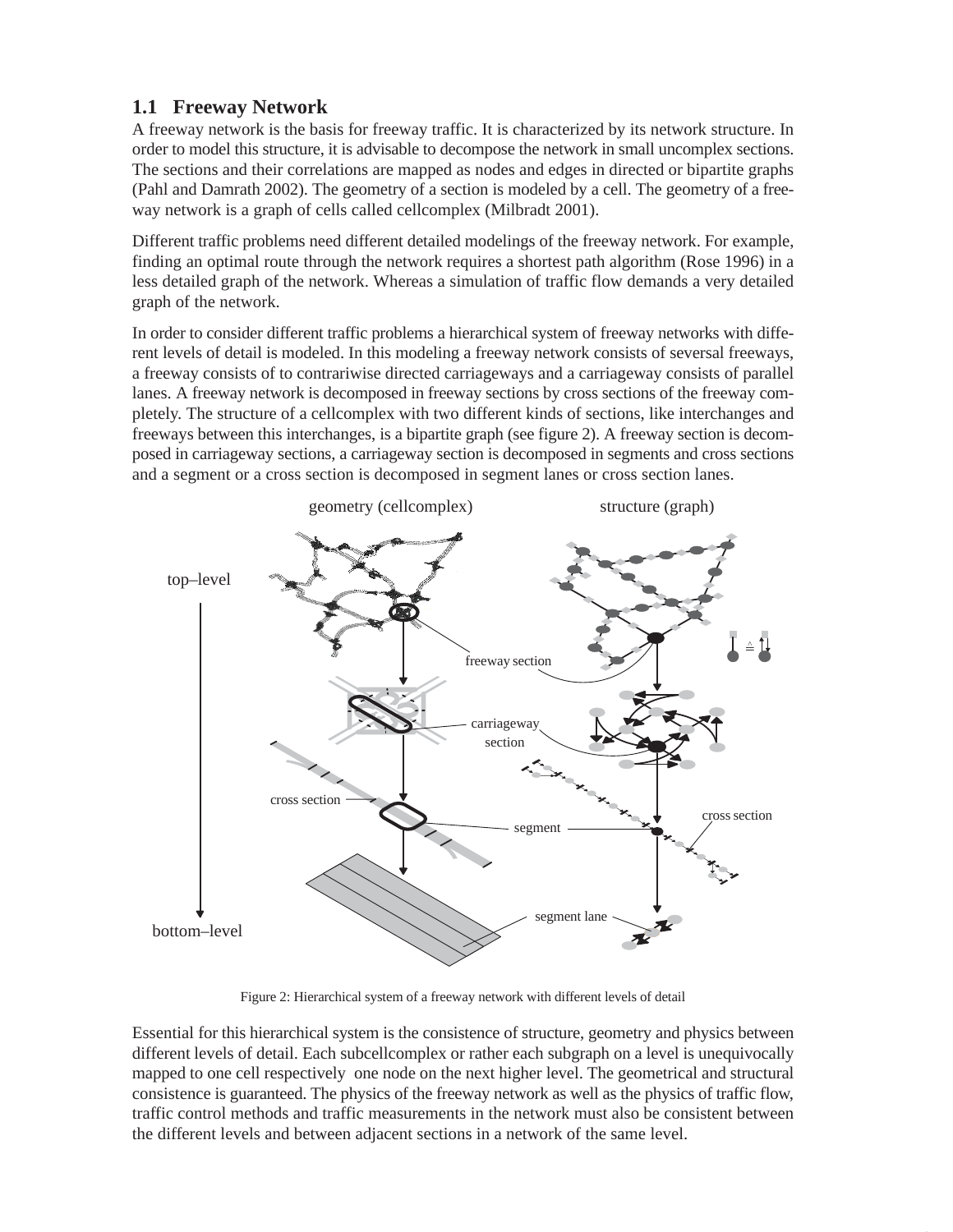# **1.2 Traffic Control**

Traffic control has to be considered by operational traffic methods in an integrated modeling of freeway traffic. In principal, two different kinds of traffic methods exists. Firstly there are static methods like traffic signs or long term road works. Secondly there are dynamic methods like alternating direction signs or light–signal systems. Methods interference traffic flow on a carriageway either at a position, for instance by a direction sign, or in a range, for instance by a speed limit (see figure 3). With the decomposition of a freeway network, shown in figure 2, a method at a position is modeled as a component at a cross section lane. This cross section based component allows modifications of downstream traffic flow behavior. A method in a range of a carriageway is modeled as a component at a segment lane. This segment lane based component acts as a resistance for the traffic flow.



Figure 3: Modeling of traffic control measures on a carriageway section

## **1.3 Traffic Measurement**

Traffic measurements are used to collect data of the traffic flow on a carriageway section. The traffic data allow statements about spatial and temporal processes of traffic state values on the section. Normally traffic measurements are either momentary measurements or local measurements.

A momentary measurement leads to a spatial distribution of vehicles on a segment of the carriageway at a particular time. The proportion of the counted vehicles to the segment length is a characteristic value for traffic density. Two short–delayed momentary measurements allow the determination of the relevant mean velocity. One possible momentary measurement is a photo of the segment. A momentary measurement is modeled by several components at the segment lanes of the shown decomposition of a freeway network.

A local measurement leads to a temporal distribution of vehicles at a cross section of the carriageway during a time interval. The proportion of the counted vehicles to the time interval is a characteristic value for traffic volume. Two near–displaced local measurements allow the determination of the relevant mean velocity. Possible instruments for a local measurement are detectors like radars or induction loops. A local measurement is modeled by several components at the cross section lanes of the shown decomposition of a freeway network.



Figure 4: Modeling of traffic measurements on a carriageway section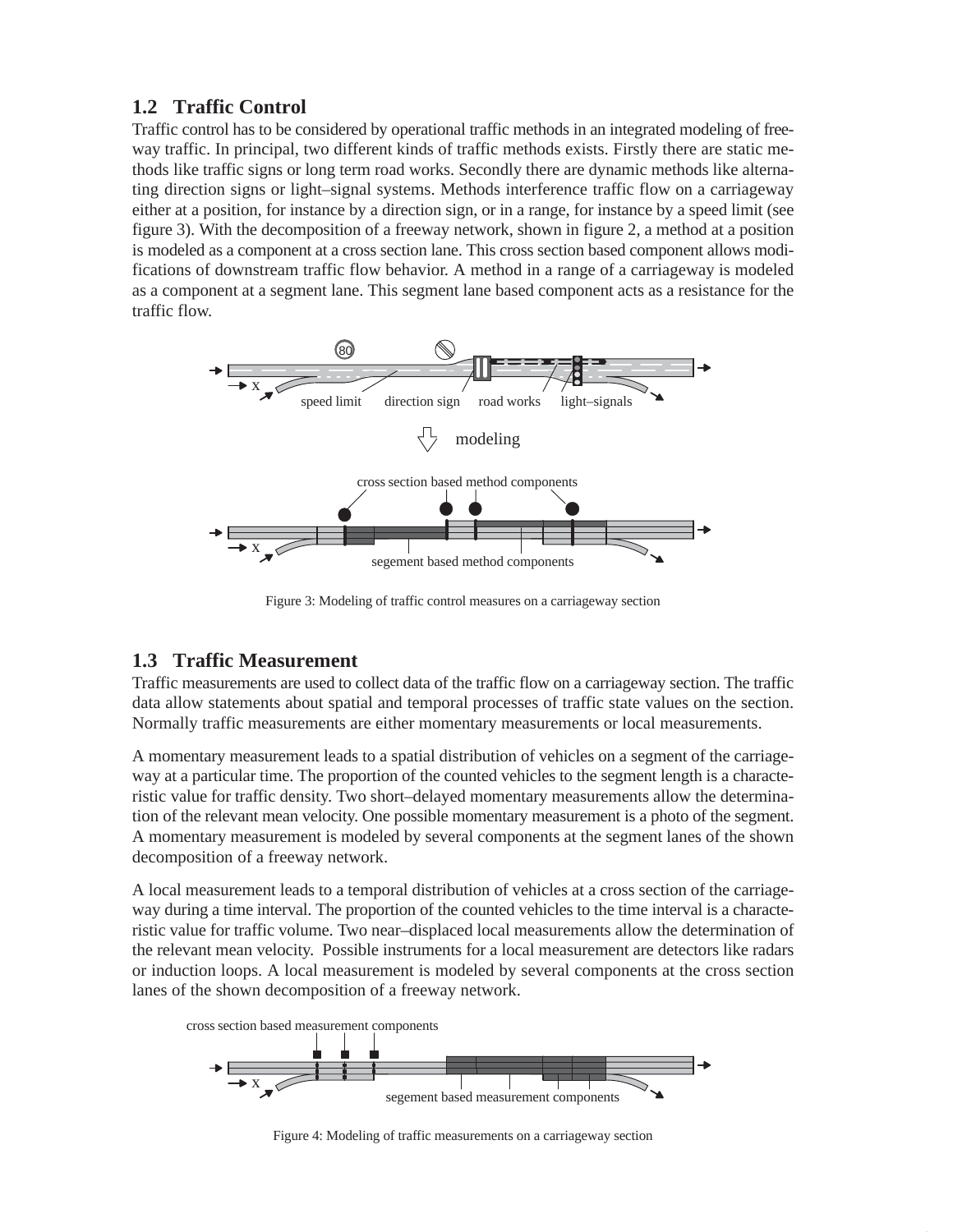#### **1.4 Traffic Flow**

Traffic flow is determined by the movements and interactions of the vehicles on a carriageway in one direction. It is discribed in a space–time diagram (see figure 5). The diagram plots the positions of all vehicles on a carriageway section at each time in a particular time interval. A motion curve for every vehicle in the traffic flow occurs. The curve discribes the vehicle motion on the section in the time interval. The gradient at each point of the motion curve is equivalent to the velocity of the accordant vehicle.

There are some essential characteristics to discribe traffic flow: Traffic density characterizes vehicles in a section at a time. Traffic volume characterizes vehicles at a position in a time interval. Mean velocity is the average of all vehicle velocities in a traffic flow. Definitions of this characteristics depends on various control regions. A spatial density  $\rho_s$  and mean velocity  $v_s$  is defined in a spatial control region (see figure 5a) at position *x* at time *t* with a length  $\Delta x$  as follows:

$$
\rho_s := \frac{n_s(x, \Delta x, t)}{\Delta x} \qquad \qquad v_s := \frac{1}{n_s} \sum_{a=1}^{n_s} v_a(x, \Delta x, t) \tag{1}
$$

A traffic volume is not definable in a spatial control region. A temporal volume  $q_t$  and mean velocity  $v_t$  is defined in a temporal control region (see figure 5b) at position *x* at time *t* with a time length  $\Delta t$  as follows: -

$$
q_t := \frac{n_t(x, t, \Delta t)}{\Delta t} \qquad \qquad v_t := \frac{1}{n_t} \sum_{a=1}^{n_t} v_a(x, t, \Delta t) \tag{2}
$$

A traffic density is not definable in a temporal control region. A spatiotemporal density  $\rho_{st}$ , volume *qst* and mean velocity *vst* is defined in a spatiotemporal control region (see figure 5c) at position

x at time *t* with a length 
$$
\Delta x
$$
 and a time length  $\Delta t$  as follows:  
\n
$$
\rho_{st} := \sum_{a=1}^{n_{st}} \Delta t_a / (\Delta t \Delta x) \qquad q_{st} := \sum_{a=1}^{n_{st}} \Delta x_a / (\Delta t \Delta x) \qquad v_{st} := \frac{\rho_{st}}{q_{st}}
$$
\n(3)

Coherences of characteristics are only allowed in the same control region. The well known flux

relation is only valid for density, volume and mean velocity in a spatiotemporal control region: 
$$
q_{st} = \rho_{st} \cdot v_{st}
$$
 (4)

The values of a momentary measurement are equal to the characteristics of a spatial control region. The values of a local measurement are equal to the characteristics of a temporal control region. The flux relation (4) is neither applicable for momentary nor local measurement data. Presently, a traffic data measurement in a spatiotemporal control region is not available.



Figure 5: Spatial, temporal and spatiotemporal control region in a space–time diagram

Traffic flow in a freeway network is mapped by various modelings. Microscopic modelings discribe each vehicle individually. Macroscopic modelings treat the traffic flow like a continuous fluid flow. Mesoscopic modelings are links between microscopic and macroscopic modelings.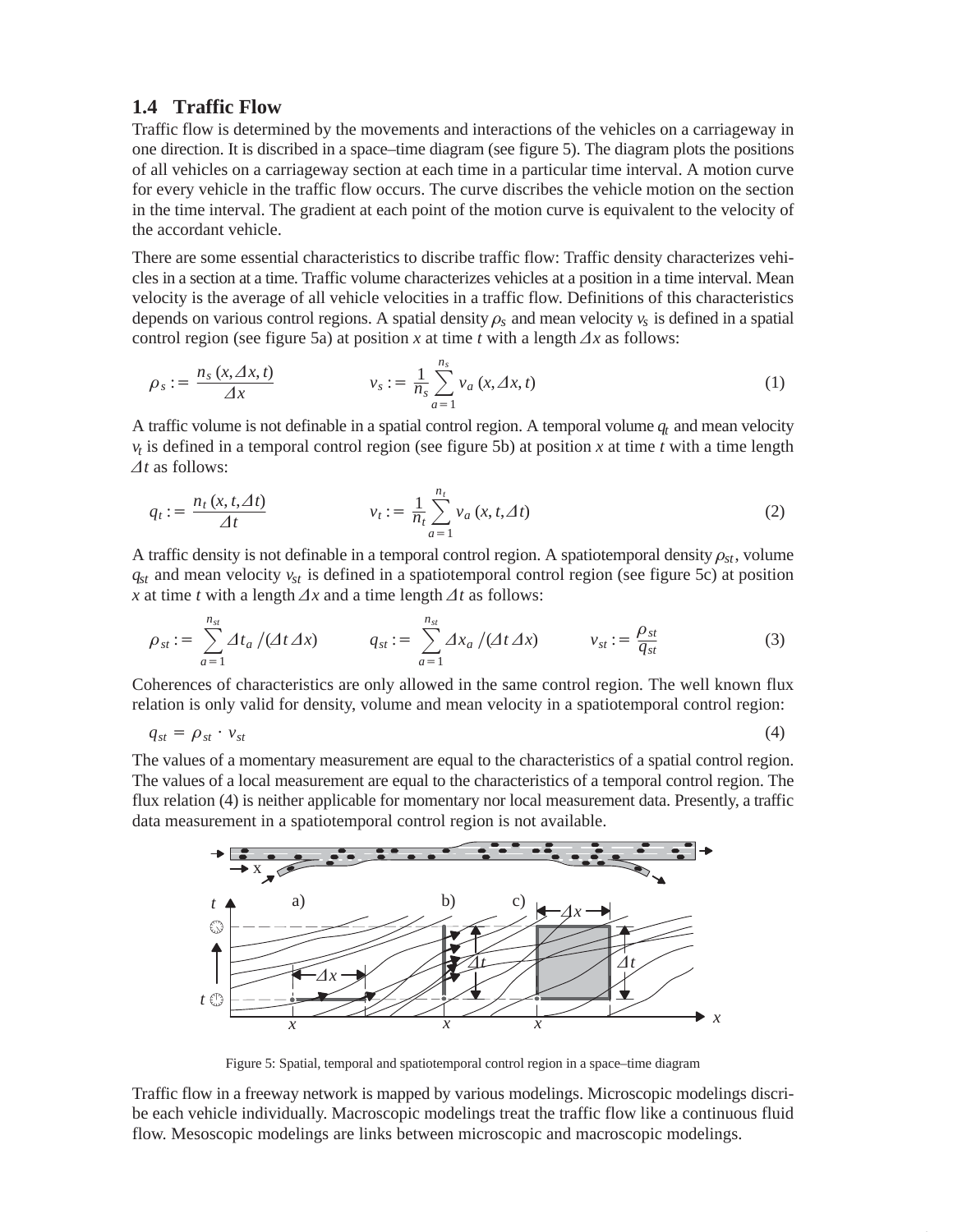### **2 Microscopic Modeling**

Microscopic modeling maps traffic flow as a set of individual vehicles. Each vehicle is identifiable and is modeled. The behavior of a vehicle depends on its own drive and on influences of its environment. The basic microscopic modeling is the so–called Follow–the–Leader modeling, in which the motion of a vehicle *a* depends on the distance and the velocity diffence to a leading vehicle *b* (e.g. Gazis, Herman and Rothery 1961).



Figure 6: Microscopic modeling of traffic flow as a set of individual interacting vehicles

The behavior of vehicle *a* will be modeled by two conditional equations. The first conditional equation is the temporal derivation of its position  $x_a(t)$  at time *t*. This is equal to its velocity  $v_a(t)$ :

$$
\frac{dx_a(t)}{dt} = v_a(t) \tag{5}
$$

The second conditional equation for vehicle *a* is the temporal derivation of its velocity  $v_a(t)$  at time *t*. This is equal to its acceleration  $a_a(t)$ :

$$
\frac{dv_a(t)}{dt} = a_a(t) \tag{6}
$$

Microscopic modelings differ in varying mappings of the acceleration. In this case a rule–based modeling of the acceleration is developed:

$$
a_a(t) = \frac{v_a^0 - v_a(t)}{\tau_a^0} \cdot \left(1 - E(v_a^0 - V_a^s(\Delta x_a))\right)
$$
  
+ 
$$
\frac{V_a^s(\Delta x_a) - v_a(t)}{\tau_a^s} \cdot E(v_a^0 - V_a^s(\Delta x_a)) \qquad , \quad E(X) = \begin{cases} 0 \text{ if } X \ge 0 \\ 1 \text{ if } X < 0 \end{cases} (7)
$$
  
- 
$$
\gamma \frac{\Delta v_a^2}{\Delta x_a - l_b} \cdot E(-\Delta v_a) \cdot E(v_a(t) - V_a^s(\Delta x_a))
$$

There are Heaviside functions  $E(X)$  in equation (7), working like an if-statement in a computer language, to manage the use of each rule in a line of equation (7):

- **Rule 1 (desired velocity)** arranges the behavior of the vehicle *a* without any outside influences. Vehicle *a* adapts its velocity  $v_a(t)$  to its desired velocity  $v_a^0$  with a relaxation time  $\tau_a^0$ .
- **Rule 2 (safe distance)** arranges the behavior of vehicle *a* behind a leading vehicle *b.* Vehicle *a* try to keep a safe distance to the leading vehicle *b*. This means, that vehicle *a* adapts its velocity *va*(*t*) to a velocity  $V_a^s$  depending on the distance  $\Delta x_a(t) = x_b(t) - x_a(t)$  between the vehicles. The velocity–distance–relation  $V_a^s$  is a strictly monotonic increasing curve, which runs from The velocity–distance–relation  $V_a^s$  is a strictly monotonic increasing curve, which runs from  $V_a^s(0) = 0$  to  $V_a^s(\Delta x_a > safe$  distance) =  $v_a^0$ . The velocity–distance–relation  $V_a^s$  can hardly be determined, because different vehicles and different drivers differ extremely in their behavior.
- **Rule 3 (braking)** arranges the behavior of vehicle *a* when the safe distance to the leading vehicle *b* cannot be adhered and vehicle *a* has to slam on the brakes. According to the kinetic laws the *b* cannot be adhered and vehicle *a* has to slam on the brakes. According to the kinetic laws the required braking is directly proportional to the square of the velocity difference  $\Delta v_a(t)$  = required braking is directly proportional to the square of the velocity difference  $v_b(t) - v_a(t)$  and indirectly proportional to the distance  $\Delta x_a(t)$  between the vehicles.

The rule–based modeling is plain and may be modified and updated easily at any time. For example, the sharply form of the Heaviside function  $E(X)$  can the replaced with a softer form like a fuzzy– function. Or the rules in equation (7) can upgraded with additional rules for multi–lane traffic.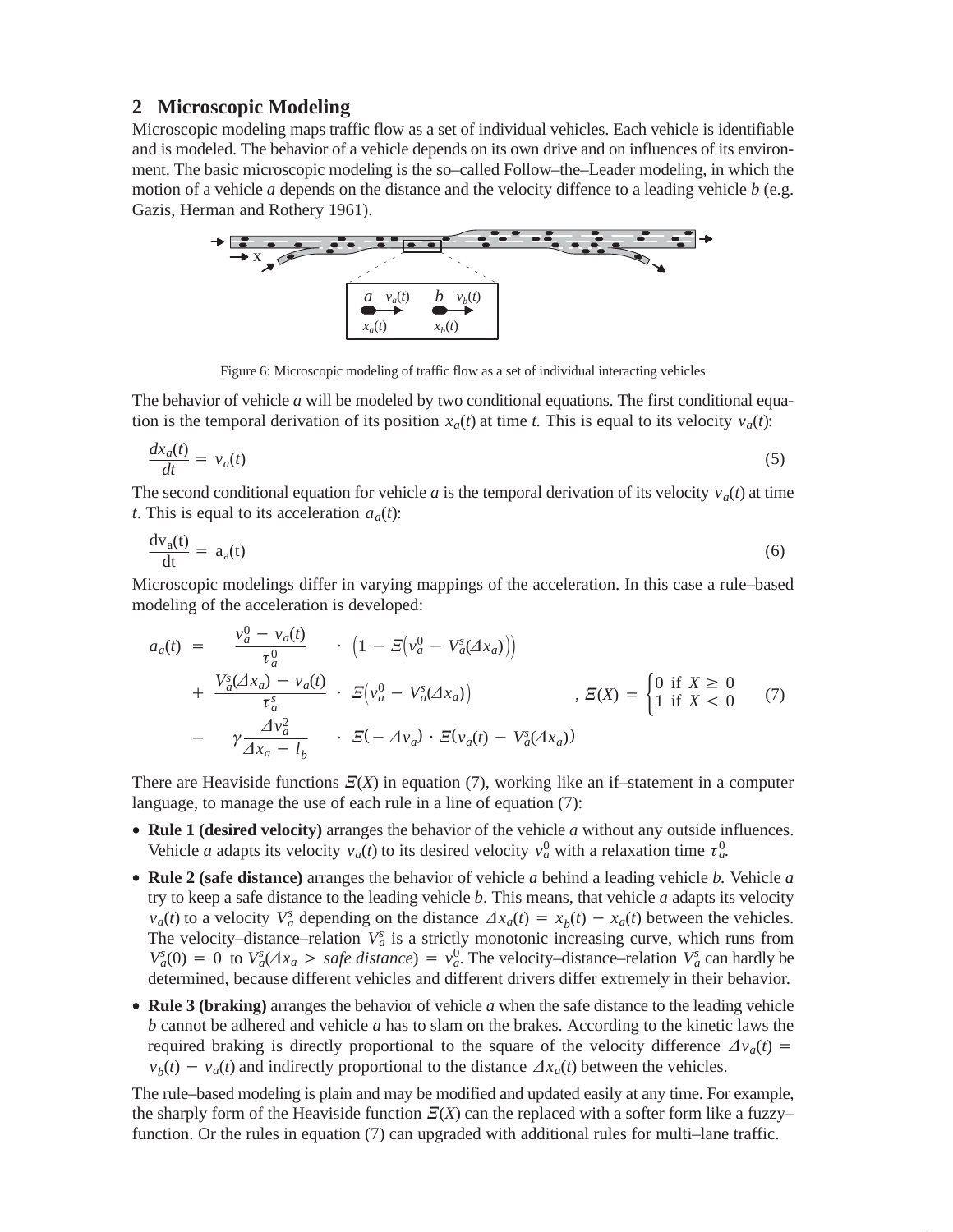The modeling of a multi–lane traffic is illustrated in the following figure with a vehicle *a* on lane *1* and several vehicles, which are leading or following this vehicle on lane *0*, lane *1* or lane *2*.



Figure 7: Microscopic modeling of multi–lane traffic flow

Vehicle *a* on lane  $y_a(t)$  at time *t* changes the lanes with  $\Delta y_a(t)$  during the time interval dt:

$$
y_a(t + dt) = y_a(t) + \Delta y_a(t) \text{ mit } \Delta y_a(t) \in \{-1, 0, 1\}
$$
\n(8)

The lanes changing  $\Delta y_a$  consists of a rule for overtaking to the left–hand lane  $\Delta y_a^+$  and a rule for The lanes changing  $\Delta y_a$  consists of a ripass back to the right–hand lane  $\Delta y_a^-$ :

$$
\Delta y_a = \Delta y_a^+ - (1 - \Delta y_a^+) \cdot \Delta y_a^-
$$
  
\n
$$
\Delta y_a^+ = E(v_a^0 - V_a^s(x_b - x_a)) \cdot E(V_a^s(x_{bl} - x_a) - v_a) \cdot E(V_a^s(x_a - x_{al}) - v_{al})
$$
  
\n
$$
\Delta y_a^- = E(V_a^s(x_{br} - x_a) - v_a) \cdot E(V_a^s(x_a - x_{ar}) - v_{ar})
$$
\n(9)

#### **3 Macroscopic Modeling**

Macroscopic modeling maps traffic flow as a continuous unity of "fluidized" vehicles. No vehicle in the traffic flow is identifiable. The traffic flow is characterized by macroscopic state values like density, volume and mean velocity, which is associated with each other by the flux relation. Following this approach a traffic flow is treated as a continuous fluid flow in fluid dynamics (first publications by Lighthill and Whitham 1955).



Figure 8: Macroscopic modelings of traffic flow as a continuous unity of "fluidized" vehicles

The behavior of state values in a continuous traffic flow is modeled by two conditional equations. The first conditional equation is the well–known equation of continuity, which assures the conservation of mass or rather the number of vehicles in a one–dimensional space: Ĩ

$$
\frac{\partial \rho(x,t)}{\partial t} + \frac{\partial q(x,t)}{\partial x} = 0
$$
\n(10)

The second conditional equation is an equation of motion with a derivation of the mean velocity:

$$
\frac{\partial v(x,t)}{\partial t} + v(x,t) \frac{\partial v(x,t)}{\partial x} = a(x,t)
$$
\n(11)

Macroscopic modelings differ in varying mappings of the acceleration in equation (11). One alternative is to transfer the shallow water equation for fluid flow to a Navier–Stokes–like equation for traffic flow (Kühne 1991):

$$
a(x,t) = \frac{V(\rho) - v(x,t)}{\tau} - \frac{1}{\rho(x,t)} \frac{\partial p(x,t)}{\partial x} + \frac{\mu}{\rho(x,t)} \frac{\partial^2 v(x,t)}{\partial x^2}
$$
(12)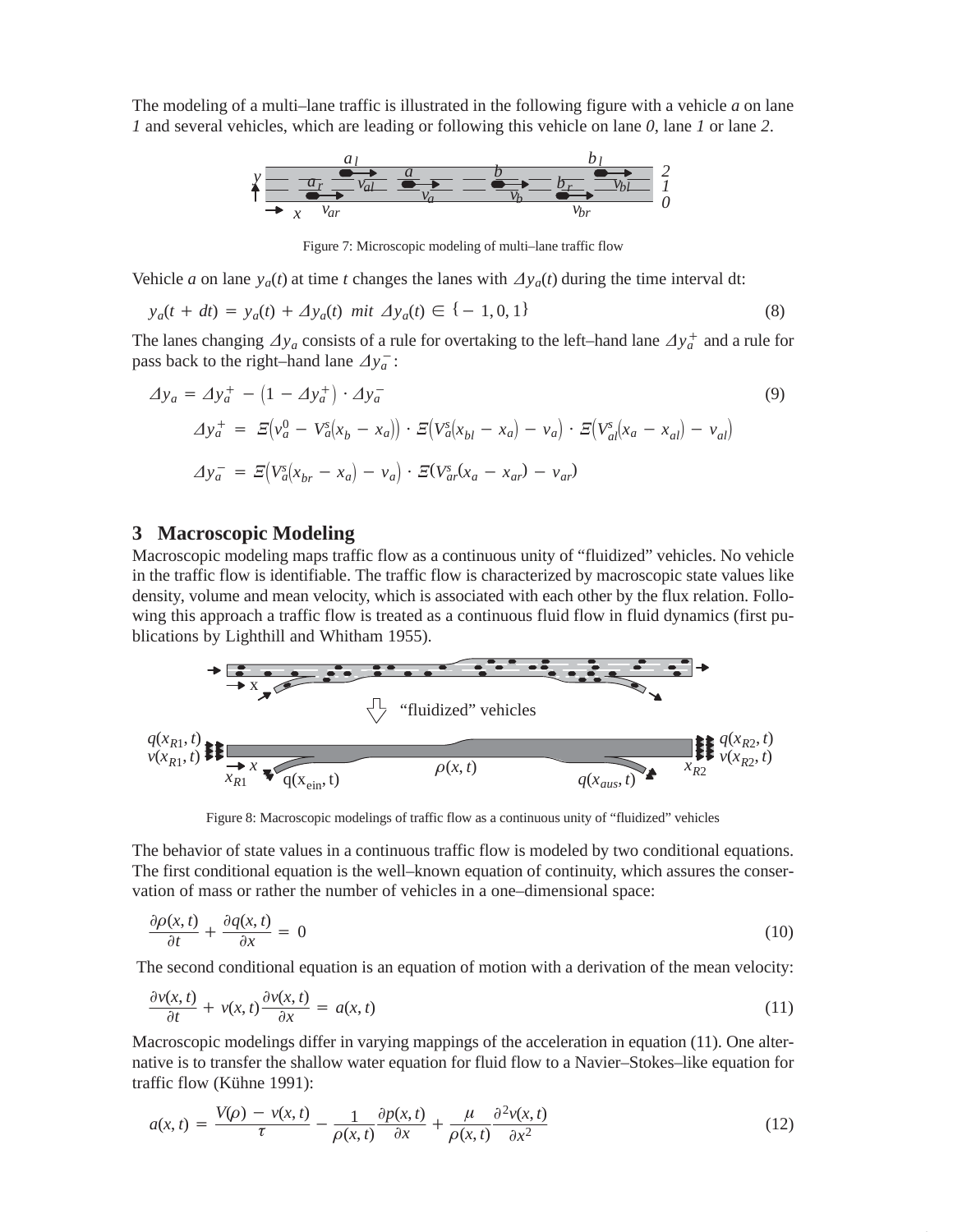The first term on the right side of equation (12) is an adaptation term. It models the adaption of the mean velocity  $v(x, t)$  to a mean velocity  $V(\rho)$  with a relaxation time  $\tau$ . The velocity–density–relation  $V(\rho)$  is the well–known fundamental diagram of traffic flow. It is a strictly monotonic decreasing curve, which runs from  $V(0) = v^0$  to  $V(\rho(x, t) > \rho_{\text{max}}) = 0$ , whereas  $\rho_{\text{max}}$  is the density in a standing traffic jam.  $V(\rho)$  is only defined for a homogeneous and stationary traffic flow. This means all vehicles drive equidistant with the same velocity. Such a hypothetical traffic flow cannot be measured in a freeway network.

The second term is a so–called pressure term modeling influences of a local pressure  $p(x, t)$  =  $c^2$   $\cdot$   $\rho(x, t)$  with a propagation velocity *c*. The third term is a viscosity term weighted with a dynamic viscosity  $\mu$ .

#### **4 Mesoscopic Modeling**

Mesoscopic traffic modeling is a consistent link between microscopic and macroscopic modelings. The link is reached by a transition from a microscopic to a macroscopic modeling. The usual transition with the theory of stochastic processes (Helbing 1999) is very extensive. Thus a mesoscopic modeling is developed from the plain rule–based microscopic modeling in chapter 2.

Mesoscopic modeling bases on a distance–density relation establishing a link between the distance of two sequenced vehicles in a microscopic modeling and the density in a macroscopic modeling. If a vehicle *a* is at time *t* at the position *x*, then the leading vehicle *b* is at position  $x + s$ .



Figure 9: Distance–density relation as a basis of a mesoscopic modeling

A macroscopic modeling discribes the number of vehicles by traffic density. The number of vehicles between the positions *x* and  $x + s$  is exactly one, hence the density between *x* and  $x + s$  is exactly one. The distance between two vehicles is modeled by an integral of density from *x* to  $x + s$ :

$$
\int_{0}^{s} \rho(x + \xi, t) d\xi = 1 \qquad \rho \ge 0 \qquad s \ge 0
$$
\n(13)

The conditional equations of the mesoscopic modeling contain the distance–density relation (13), the equation of continuity  $(10)$  and an equation of motion  $(11)$ . According to the equation  $(7)$  the acceleration  $a(x, t)$  is composed by three terms:

$$
a(x, t) = \frac{v^{0} - v(x)}{\tau} \cdot (1 - \Xi(v_{0} - V^{s}(s)))
$$
  
+ 
$$
\frac{V^{s}(s) - v(x)}{\tau} \cdot \Xi(v^{0} - V^{s}(s))
$$
  
- 
$$
\gamma \frac{(v(x + s) - v(x))^{2}}{s - l} \cdot \Xi(v(x) - v(x + s)) \cdot \Xi(v(x) - V^{s}(s))
$$
 (14)

The first term is the rule of driving with desired velocity. The second term is the rule of keeping a safe distance to a leading vehicle. The third term is the rule of braking behind a leading vehicle. Futher information to this mesoscopic modeling, particularly to its consistence and an update for multi–lane traffic, can be extract from (Rose 2003).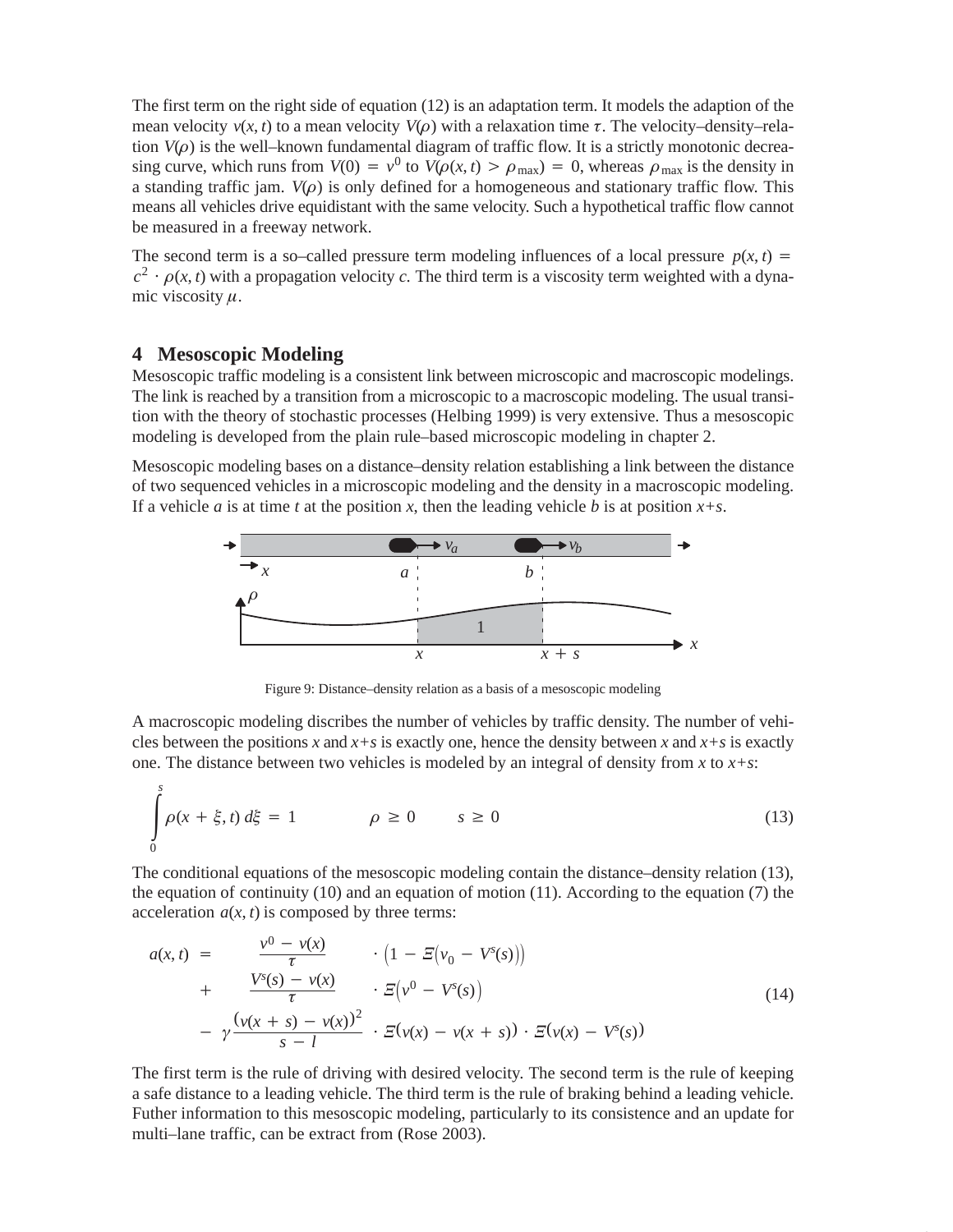#### **5 Numerical Realization**

The modelings in chapters 2, 3 and 4 consist of continuous conditional equations. These nonlinear partial differential equations cannot be solved analytically. They have to be solved numerically. There are several numerical methods to convert the continuous equations in discrete equations. The implementation of these discrete equations leads to simulations allowing comparative calculations and forecast calculations. The numerical methods are for instance finite volume methods, finite difference methods, finite element methods or cellular automatons. Exemplary, a finite element method will be applied to the macroscopic modeling in chapter 3 and a finite difference method will be applied to the mesoscopic modeling in chapter 4.

#### **5.1 Finite Element Method for the macroscopic modeling**

In the finite element method the progression of the unknown state values will be approximated by simple functions, which have to approximate the real progression as much as possible (e.g. Zienkiewicz and Taylor 2000). For the macroscopic modeling of traffic flow on a carriaggeway section, the approximation functions should be piecewise limited on the segments.

The conditional equations of the macroscopic modeling are the equation of continuity (10) and the Navier–Stokes–like equation of motion (11) with (12). This system of nonlinear partial differential equations is written in a matrix notation:

$$
\frac{\partial u}{\partial t} + A \frac{\partial u}{\partial x} - B \frac{\partial^2 u}{\partial x^2} = f \tag{15}
$$
\n
$$
u(x, t) = \begin{bmatrix} \rho(x, t) \\ v(x, t) \end{bmatrix} \quad A = \begin{bmatrix} v & \rho \\ c^2/\rho & v \end{bmatrix} \quad B = \begin{bmatrix} 0 & 0 \\ 0 & \mu/\rho \end{bmatrix} \quad f = \begin{bmatrix} 0 \\ \frac{1}{\tau} (V(\rho) - v) \end{bmatrix}
$$

First, the infinite space of solution will be approximated in a finite space, which is spaned by *N*

linear shape functions 
$$
\phi_i(x)
$$
. The numerical solution  $\tilde{u}(x, t)$  is discretised as a linear combination of  
the shape functions  $\phi_i(x)$  and the discrete state vectors  $c_i(t)$ :  

$$
u(x, t) \rightarrow \tilde{u}(x, t) = \sum_{i=1}^N c_i(t) \phi_i(x) \qquad c_i(t) = \begin{bmatrix} \rho_i(t) \\ v_i(t) \end{bmatrix}
$$
(16)

Inserting the numerical solution 
$$
\tilde{u}(x, t)
$$
 in the matrix notion (15) leads to a defect  $d(\tilde{u})$ :  
\n
$$
d(\tilde{u}) = \sum_{i=1}^{N} \phi_i(x) \frac{\partial c_i(t)}{\partial t} + \sum_{i=1}^{N} A \frac{\partial \phi_i(x)}{\partial x} c_i(t) - \sum_{i=1}^{N} B \frac{\partial^2 \phi_i(x)}{\partial x^2} c_i(t) - f
$$
\n(17)

trov–Galerkin method:

The target of the numerical methods is to minimize this defect, for instance with an Upwind–Pe-  
trov–Galerkin method:  

$$
\int_0^L \left( I \phi_j(x) + \alpha A \frac{\partial \phi_j(x)}{\partial x} \right) d(\tilde{u}) dx = 0
$$
(18)

The Upwind–Petrov–Galerkin method (18) is an upgrading of the well–known standardised Galerkin method. The solution of the Galerkin method tends to oscillate. The Upwind–Petrov–Galerkin method damps this oscillations with a damping term weighted with an upwind–coefficient  $\alpha$ .

An analytical or numerical integration of the equations (18) leads to a global system of equations, An analytical or numerical integration of the equations (18) leads to a global system of equations, whose solution follows either by creation of the inverse  $M^{-1}$  or by the usage of a solver. The finite element method for the macroscopic traffic modeling, particularly a proposal for an appropriate upwind–coefficient  $\alpha$ , is expatiated in (Rose 2003).

The results of the finite element method for the Navier–Stoke–like traffic flow modeling are nearly the same as the results of a finite difference method by (Kerner, Konhäuser and Schilke 1996).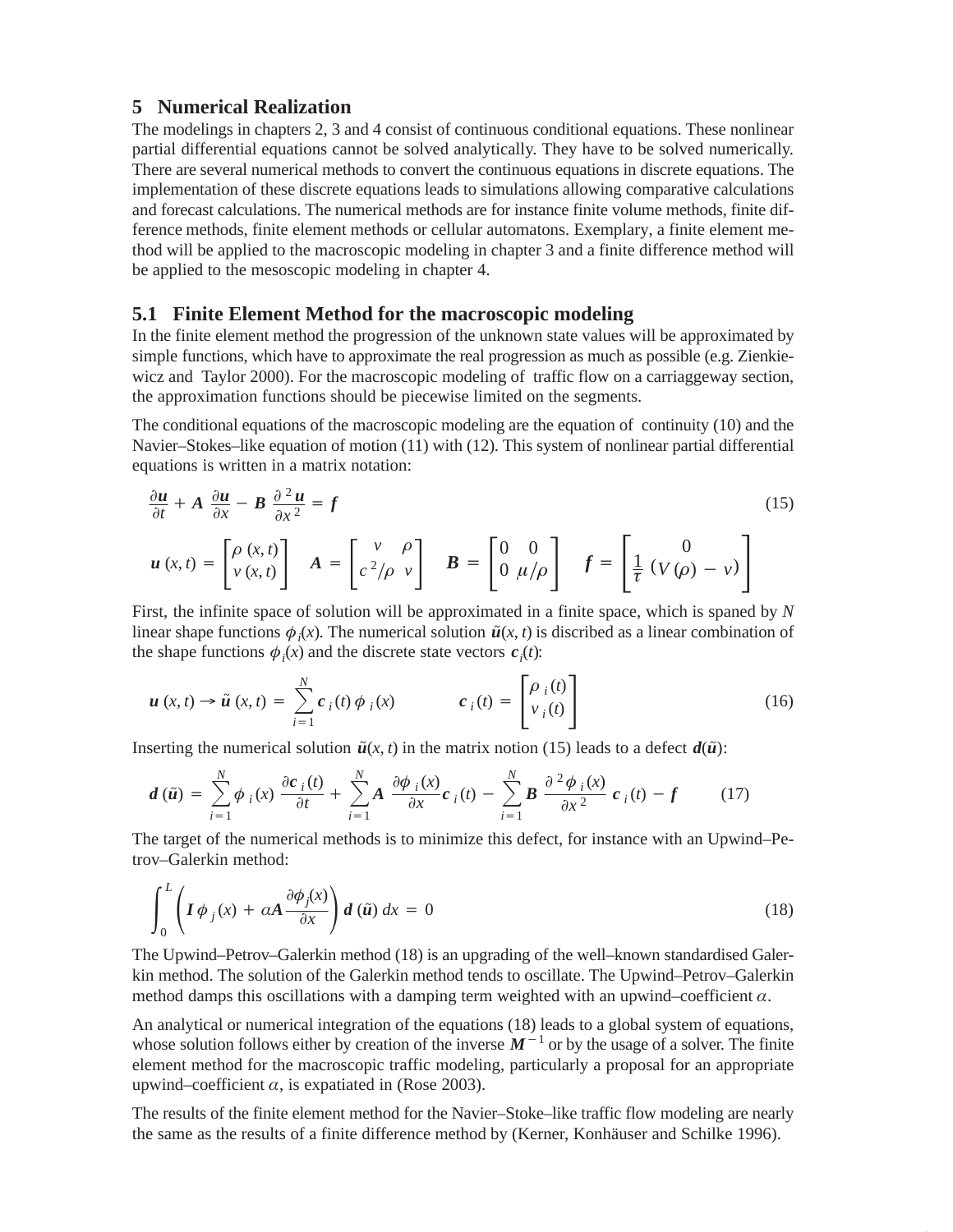#### **5.2 Finite Difference Method for the mesoscopic modeling**

In the finite difference method the progression of the unknown state values will determined for values at discrete points on a grid. Differential quotients between adjacent grid points will be replaced with difference quotients. In the mesoscopic modeling of traffic flow on a carriaggeway section, the grid points are the cross sections. The conditional equations are the distance–density relation (13), the equations (10), (11) and (14). The numerical solution of (13) is a piecewise linear integration over each segment of the considered carriageway.



Figure 10: Integral of the density from  $x_j$  to  $x_j + s_j$  on the discrete carrigaeway section

Replacing the differential quotients with difference quotients leads to the following equations: f,

$$
\frac{\partial \rho_j^i}{\partial t} + v_j^i \frac{\rho_j^i - \rho_{j-1}^i}{\Delta x} = -\rho_j^i \frac{v_{j+1}^i - v_j^i}{\Delta x}
$$
\n
$$
\frac{\partial v_j^i}{\partial t} + v_j^i \frac{\partial v_j^i}{\partial x} = \frac{V^s(s_j^i) - v_j^i}{\tau} - \gamma \frac{s_j^i}{s_j^i - l} \left(\frac{\partial v_j^i}{\partial x}\right)^2
$$
\n
$$
\cdot \Xi \left[ -s_j^i \left(\frac{\partial v_j^i}{\partial x} + \frac{\Delta x}{2} \frac{\partial^2 v_j^i}{\partial x^2}\right) \right] \cdot \Xi \left(v_j^i - V^s(s_j^i)\right)
$$
\n
$$
+ \frac{\Delta x}{2} \left(v_j^i - \gamma \frac{s_j^{i^2}}{s_j^i - l} \frac{\partial v_j^i}{\partial x} B\right) \frac{\partial^2 v_j^i}{\partial x^2} + O\left(\Delta x^2\right)
$$
\n(20)

These equations are calculated implicit or explicit in every step of a time–step–method like the Runge–Kutta method or Fehlberg method. The numeric stability of an explicit time–step–method is guaranteed by fulfilling the Courant criterion at every cross section in every time step.

#### **6 Computer Simulations**

An implementation of the numerical realization of a traffic flow modeling leads to a computer simulation of traffic flow. The Simulation assists a traffic engineer with the analysis of traffic situations in a freeway network and the development of traffic control methods. The correctness and the qualification of a traffic flow simulation for a concret traffic problem will be determined with a pertubation analysis and a comparison of simulation results and measurement results.

#### **6.1 Perturbation Analysis**

The perturbation analysis is a comparative study of effects by a small perturbation to an undisturbed taffic state. At various densities, an initially homogeneous traffic flow on an annulus carriageway will be disturbed with either no perturbation, a local perturbation (for instance by a short braking of one vehicle) or a global perturbation (for instance by a natural fluctuations in the traffic flow). Several simulations with the microscopic modeling, the macroscopic modeling and the mesoscopic modeling are almost showing quantitative nearly the same results with similar parameters.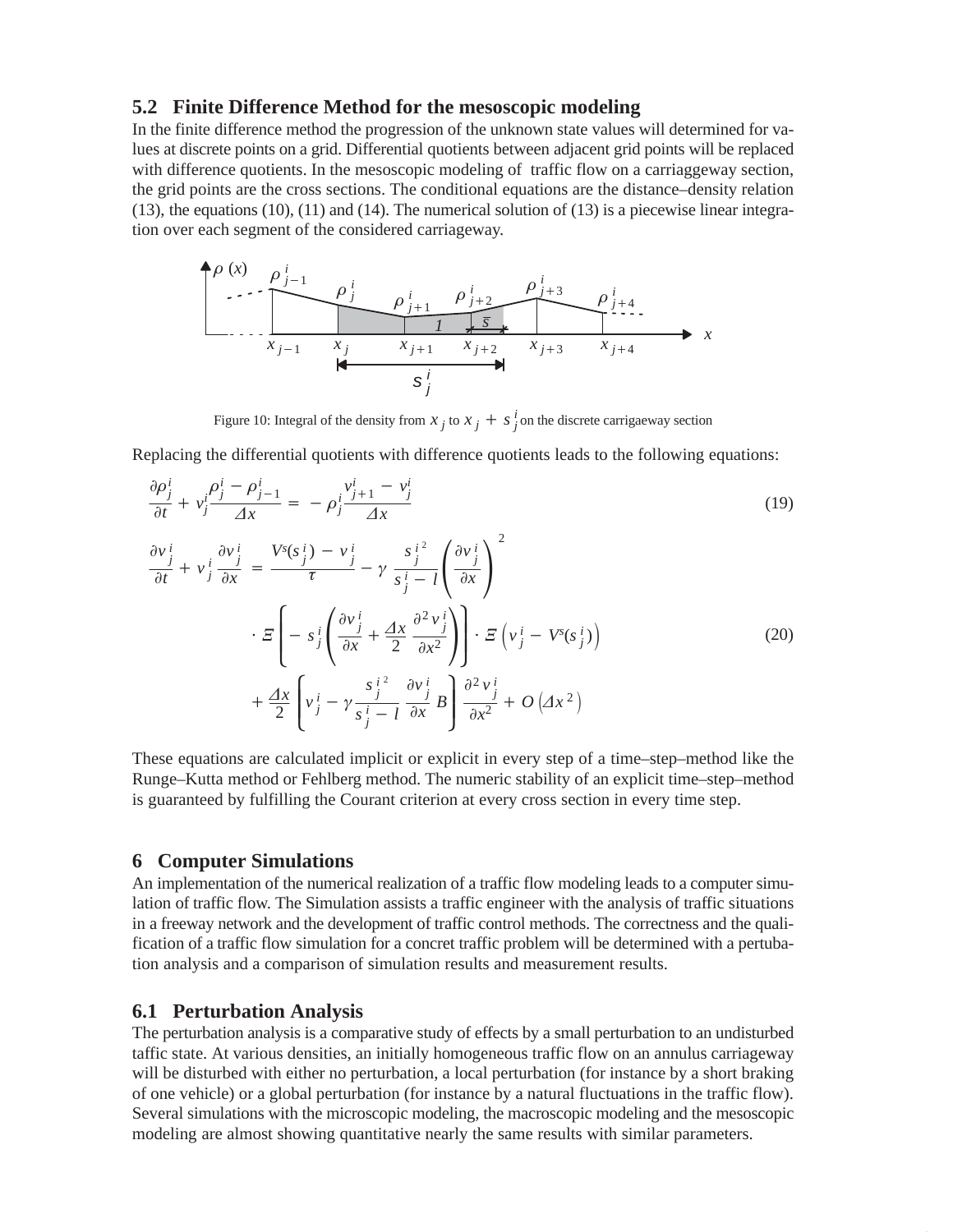Without a perturbation, the homogeneous traffic flow in all simulations doesn't change. At this initial state, the computer simulations are correct. An initially local perturbation in a micorscopic simulation with a few vehicles on the ring disappears after a short time. Successive increasing of the vehicle number in the initial state produces traffic jams, stop–and–go waves and wide jams.



Figure 11: Motion curves of the microscopic traffic flow simulation in chapter 2

A local perturbation in a macorscopic traffic flow simulation with a low initial density disappears after a short time. Successive increasing of the initial density produces traffic jams, stop–and–go waves and wide traffic jams like in the micoscopic traffic flow simulations.



Figure 12: Density progressions of the macroscopic traffic flow simulation in chapter 3

The same results for a local perturbation occurs in a mesoscopic traffic flow simulation. A global perturbation in all three traffic flow simulations produces similar traffic phenomena (see figure 13). Only the formation of the phenomena takes a little bit longer.



Figure 13: Density progressions of the mesoscopic traffic flow simulation in chapter 4

All simulations of the three modelings with nearly the same parameters leads to similar typical traffic phenomena. At this, the most important parameter is the velocity–distance relation respectively the velocity–density relation. The other parameters influence only the appearance of the traffic phenomena. The character of the fundamental diagram decides the appearance of a traffic phenomen. Furthermore the mesoscopic simulations turn out to be the link between the microscopic simulations tending towards many small oscillations in the calculated traffic flow and the macroscopic simulations tends towards a smooth progression of traffic flow.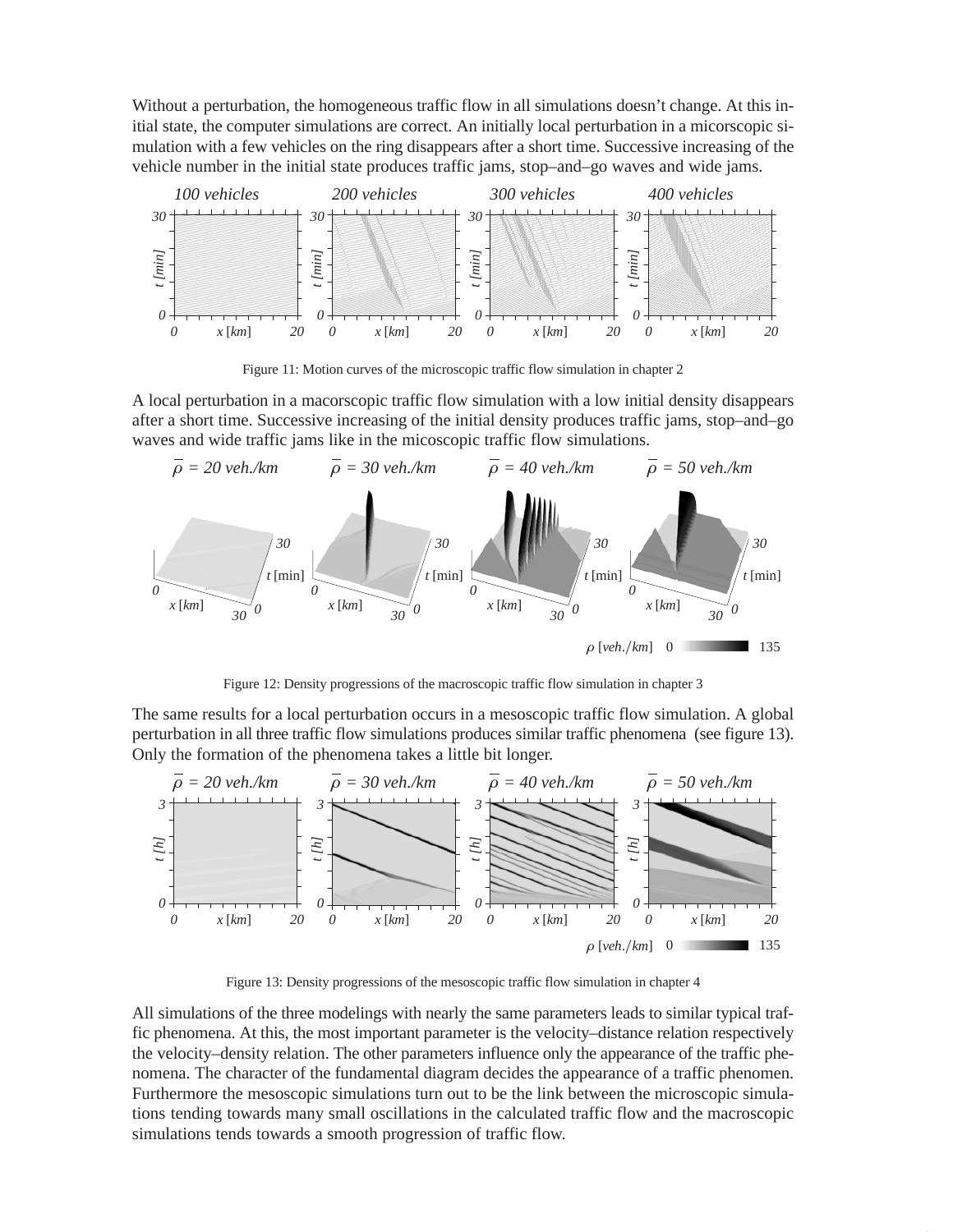### **6.2 Comparison of Simulation Results and Measurement Results**

The comparison of simulation results and measurement data gives information about the ability of the modeling to reproduce measuring traffic phenomena. A qualified traffic region for the comparison is a carriageway section of the german freeway A5 near Frankfurt am Main. The 1–minute data allow the identification of several traffic phenomena. They will be compared with results of corresponding macroscopic and mesoscopic simulations on the basis of two traffic scenarios.

The first traffic scenario is dealing with the formation and the release of a stationary traffic jam (see figure 14). Both the macroscopic simulations and the mesoscopic simulations are able to reproduce the measurement data. At this, the quality of the measurement data didn't allow a determination of the quality of the simulation results.



A5 near Frankfurt am Main, kilometer 485 – 472.4, 1:00 am – 4:00 am, Januar 27th, 2001

Figure 14: Traffic scenario 1: formation and release of a stationary traffic jam

The second traffic scenario is dealing with a moving traffic jam (see figure 15). Both the macroscopic simulations and the mesoscopic simulations are able reproduce the measurement data. The quality of the simulation results is hardly determinable again.

A5 near Frankfurt am Main, kilometer 488 – 481.7, 4:25 am – 4:40 am, Januar 16th, 2001



Figure 15: Traffic scenario 2: moving traffic jam

All traffic flow simulations of the scenarios react very sensitive to changes of the model parameters. The qualified parameters of a simulation for one traffic scenario are not transferable to the same